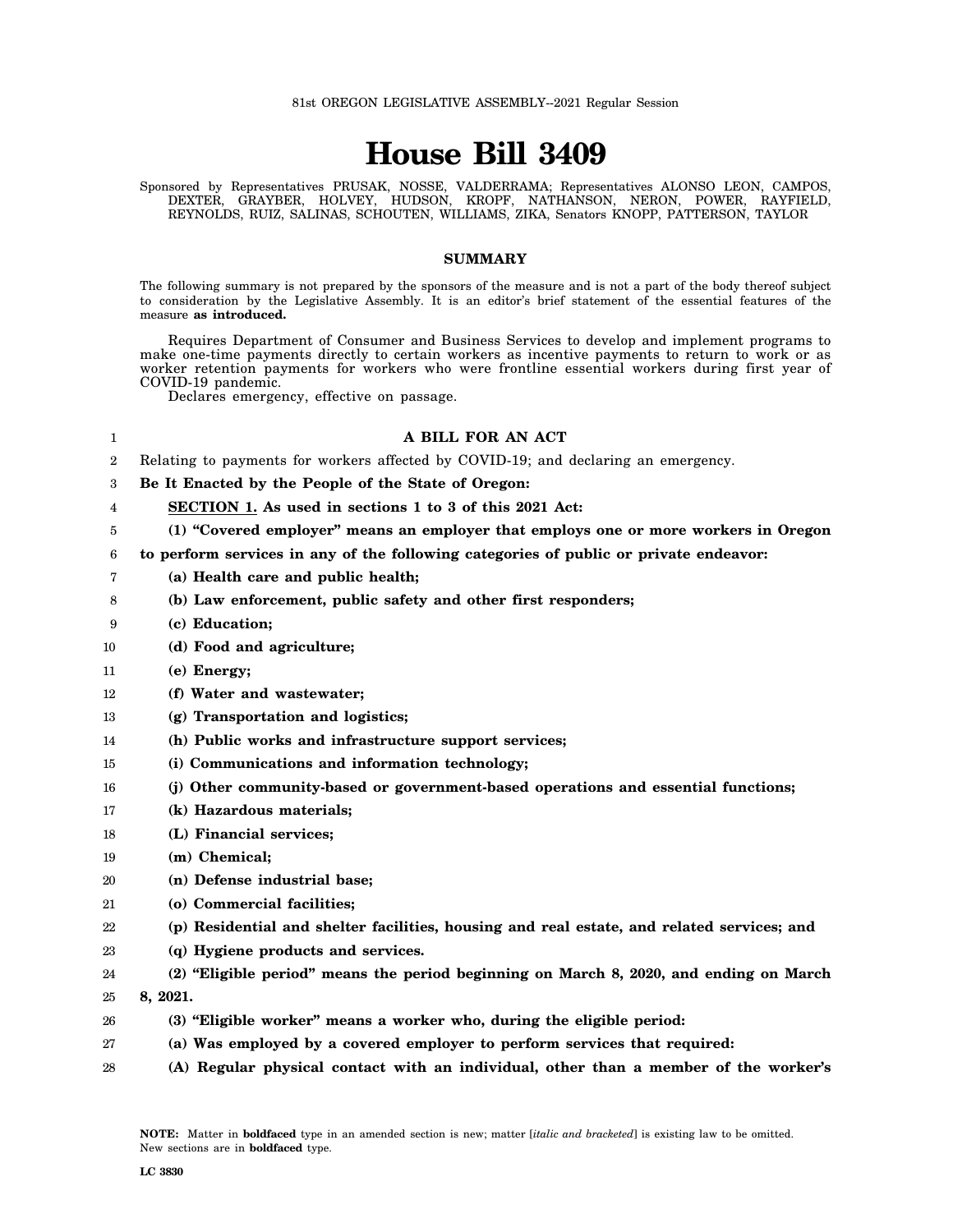#### HB 3409

1 2 3 4 5 6 7 8 9 10 11 12 13 14 15 16 17 18 19 20 21 22 23 24 25 26 27 28 29 30 31 32 33 34 35 36 37 38 39 40 41 42 43 44 45 **household, within a distance of less than six feet; or (B) Cleaning or sanitation of premises that are open to the public or used by individuals who are known to have tested positive for, or suspected to be infected with, COVID-19; (b) Was required to perform the services described in paragraph (a) of this subsection in person and not remotely or in a setting or location that reduced the risk of exposure to COVID-19; and (c) Earned a base pay rate that was equal to or less than 150 percent of the state average wage for the year 2019. (4) "Employ" means to engage, suffer or permit an individual to provide services for the benefit of the employer. (5) "Employer" means any person that employs a worker. SECTION 2. (1) The Department of Consumer and Business Services shall develop and implement a program under which the department shall make return-to-work incentive payments, in accordance with this section, to workers newly hired by covered employers. (2)(a) The department shall prescribe by rule the forms and processes by which covered employers may apply for payments on behalf of workers under this section. (b) The application period shall remain open until all available moneys have been paid to covered employers. (c) Applications shall be made available in the five languages most commonly spoken in Oregon. (d) A worker is eligible to receive a return-to-work incentive payment if the worker: (A) As of June 30, 2021, was unemployed within the meaning of ORS 657.100; (B) For at least one week between March 8, 2020, and the effective date of this 2021 Act, received unemployment insurance benefits under state or federal law; (C) Successfully completes at least four consecutive weeks of continuous employment for a covered employer beginning on or after the effective date of this 2021 Act and before October 15, 2021; and (D) Has not received a payment under the program. (e) A worker's immigration status may not be considered when determining eligibility under the program. (f) Applications shall be submitted under penalties for false swearing under ORS 162.075. (g) Applications shall be approved on a first-come, first-served basis. (h) Information included in applications submitted under this section is confidential and exempt from disclosure under ORS 192.311 to 192.478. (i) The department shall promote awareness of the return-to-work incentive payment program among covered employers. (3) As soon as practicable after receipt of a complete application under this section, the department shall: (a) Determine whether the workers included in the application are eligible for payments under subsection (2) of this section; (b) Approve or reject the application, with respect to each worker included in the application, on the basis of whether the worker is eligible for payments under subsection (2) of this section; and (c) Notify the applicant and the workers included in the application of the department's decision.**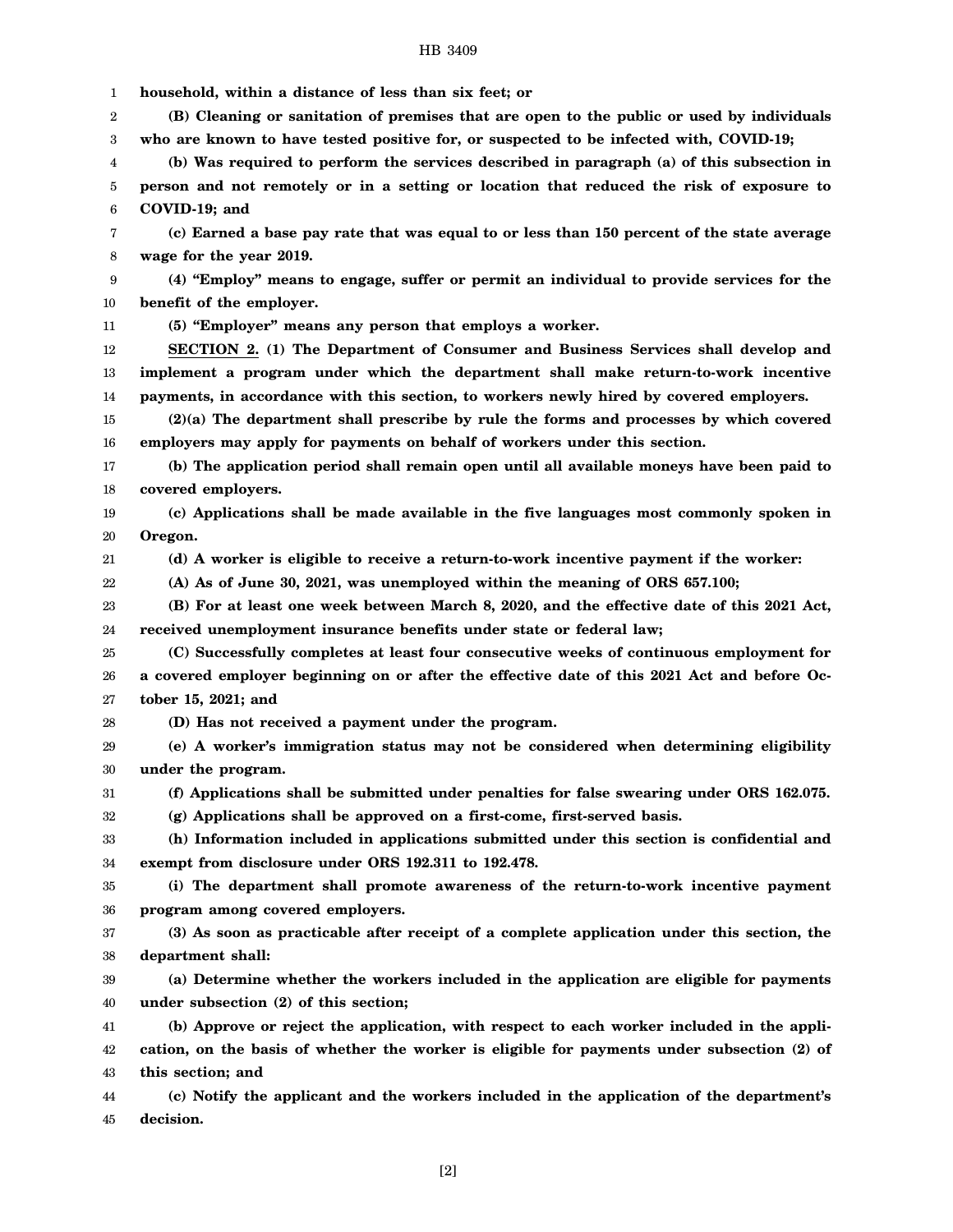## HB 3409

1 2 3 **(4) Within 30 days following approval of each worker included in an application under subsection (3) of this section, the department shall make a return-to-work incentive payment directly to each worker in a one-time lump sum payment of \$1,200.**

4 5 6 7 **(5) To the extent permissible under federal law, any return-to-work incentive payments made to a worker under this section shall not affect the worker's eligibility for public assistance, supplemental nutrition assistance, medical assistance or any other public assistance program.**

8 **(6) A covered employer may not:**

9 10 **(a) Require a worker who receives a return-to-work incentive payment under this section to pay an administrative fee or any other charge with respect to the payment; or**

11 12 **(b) As a result of a return-to-work incentive payment made to a worker, reduce, or otherwise recoup any amount from, any compensation paid or owed to the worker.**

13 14 15 **SECTION 3. (1)(a) The Department of Consumer and Business Services shall develop and implement a program under which the department shall make worker retention payments, in accordance with this section, to certain eligible workers employed by covered employers.**

16 17 18 19 **(b) The moneys appropriated for purposes of this section under section 5 (2)(b) of this 2021 Act shall be reserved in equal proportion for worker retention payments made for applications submitted by covered employers and for worker retention payments made for applications submitted by eligible workers.**

20 21 22 **(2)(a) The department shall prescribe by rule the forms and processes by which eligible workers, and covered employers acting on behalf of eligible workers, may apply for payments under this section.**

**(b)(A) The application period for covered employers shall be eight consecutive weeks.**

24 25 26 **(B) On the date that immediately follows the date on which the application period for covered employers closes, the application period for eligible workers shall open and shall be 10 consecutive weeks.**

27 28 **(c) Applications shall be made available in the five languages most commonly spoken in Oregon.**

**(d) An eligible worker is eligible to receive a worker retention payment if:**

30 31 32 33 **(A) During the eligible period, the eligible worker performed services for at least 520 hours, including any hours for which the worker elected to take paid leave pursuant to the provisions of the Families First Coronavirus Response Act (P.L. 116-127) because the worker experienced symptoms of COVID-19 or was quarantined; and**

34

23

29

**(B) The eligible worker has not received a payment under the program.**

35 36 **(e) An eligible worker's immigration status may not be considered when determining eligibility under the program.**

37

**(f) Applications shall be submitted under penalties for false swearing under ORS 162.075.**

38 39 40 **(g) When evaluating applications, the department shall give priority to eligible workers described in subsection (3)(e)(A) of this section, with additional preference, as the department considers appropriate, for any of the following:**

41 42 43 **(A) A higher risk of exposure to COVID-19 based on the industry, as defined by the Occupational Safety and Health Administration, in which the eligible worker included in an application performed services;**

44 45 **(B) A lower average hourly wage paid by the covered employer to the eligible worker; and (C) The proximity of the eligible worker's work site to a higher prevalence of COVID-19**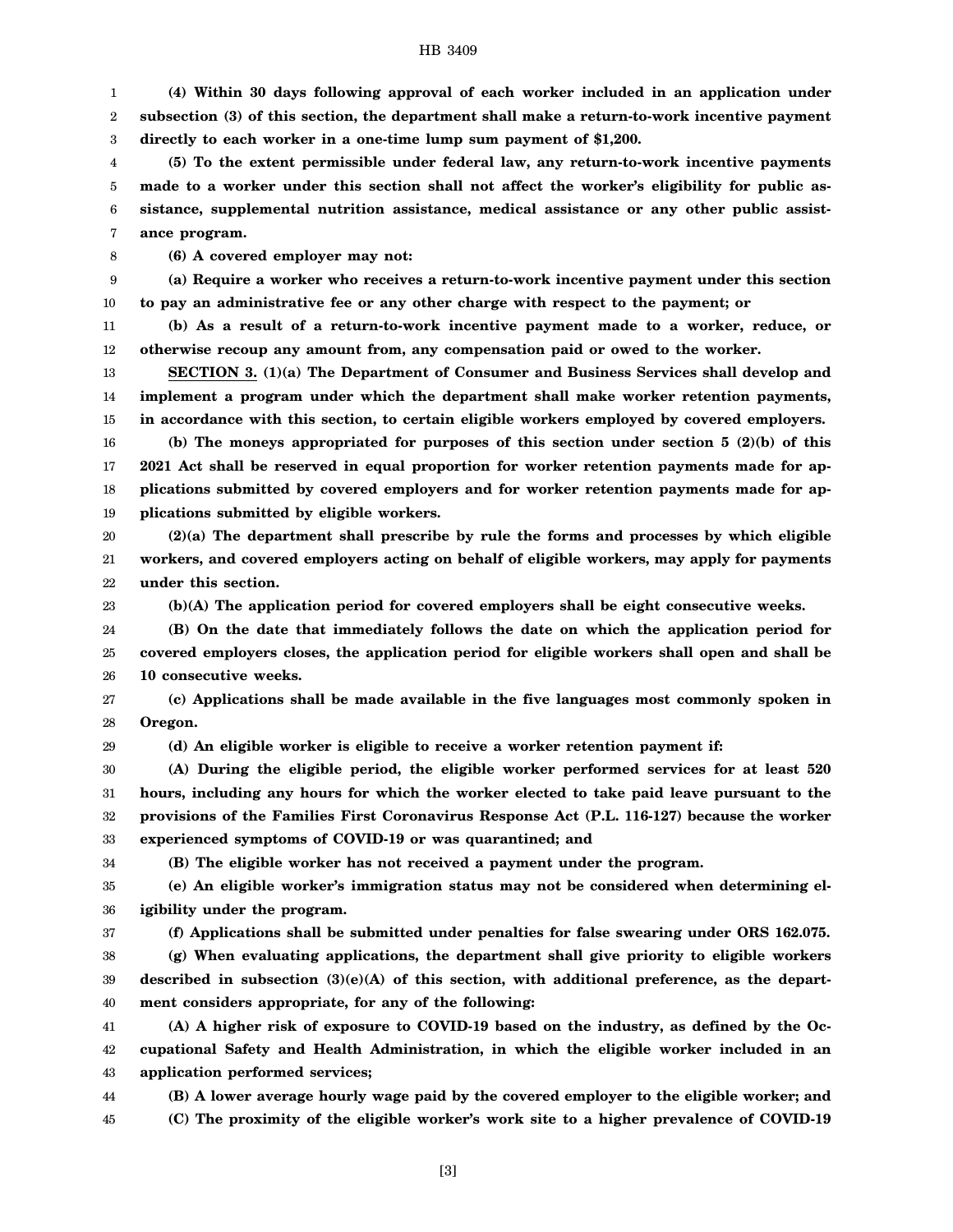1 **during the eligible period.**

2 3 **(h) Information included in applications submitted under this section is confidential and exempt from disclosure under ORS 192.311 to 192.478.**

4 5 **(i) The department shall promote awareness of the worker retention payment program among covered employers and eligible workers.**

6 7 **(3) As soon as practicable after the close of each of the application periods established under subsection (2)(b) of this section, the department shall:**

8

**(a) Consider all timely and complete applications;**

9 10 **(b) Determine whether the eligible workers included in an application are eligible for payments under subsection (2) of this section;**

11 12 13 **(c) Approve or reject the application, with respect to each eligible worker included in the application, on the basis of whether the eligible worker is eligible for payments under subsection (2) of this section; and**

14 15 **(d) Notify the applicant and the eligible workers included in the application of the department's decision.**

16 17 18 **(4) Within 30 days following approval of an eligible worker included in an application under subsection (3) of this section, the department shall make a worker retention payment directly to the eligible worker as follows:**

19 20 **(a) \$2,000 to each eligible worker whose base pay rate was equal to or less than the state average wage for the year 2019.**

21 22 **(b) \$1,000 to each eligible worker whose base pay rate was greater than the state average wage for the year 2019 but less than 150 percent of the state average wage for the year 2019.**

23 24 25 26 27 **(5) Notwithstanding subsection (1)(b) of this section, any moneys that remain unexpended and unobligated after both application periods have closed and all worker retention payments have been made shall be used to make worker retention payments, in accordance with this section, for applications submitted by covered employers or eligible workers, depending on which group's applications resulted in a greater number of worker retention payments.**

28 29 30 31 **(6) To the extent permissible under federal law, any worker retention payments made to an eligible worker under this section shall not affect the eligible worker's eligibility for public assistance, supplemental nutrition assistance, medical assistance or any other public assistance program.**

32 33 34 35 36 **(7)(a) An eligible worker who submits an application under this section without knowledge that a covered employer has submitted an application on the eligible worker's behalf is not liable for any penalty other than repayment without interest of any amount of worker retention payment that the eligible worker receives in excess of the maximum allowed under subsection (4) of this section.**

37 38 39 40 41 42 43 **(b) An eligible worker who submits an application under this section knowing that a covered employer has submitted an application on the eligible worker's behalf is liable for repayment, with interest, of any amount of worker retention payment that the eligible worker receives in excess of the applicable maximum allowed under subsection (4) of this section. In addition, the department may impose a monetary penalty, not in excess of 10 percent of the applicable maximum allowed under subsection (4) of this section, that the department considers appropriate in the circumstances.**

44 **(8) A covered employer may not:**

45 **(a) Require an eligible worker who receives a worker retention payment under this sec-**